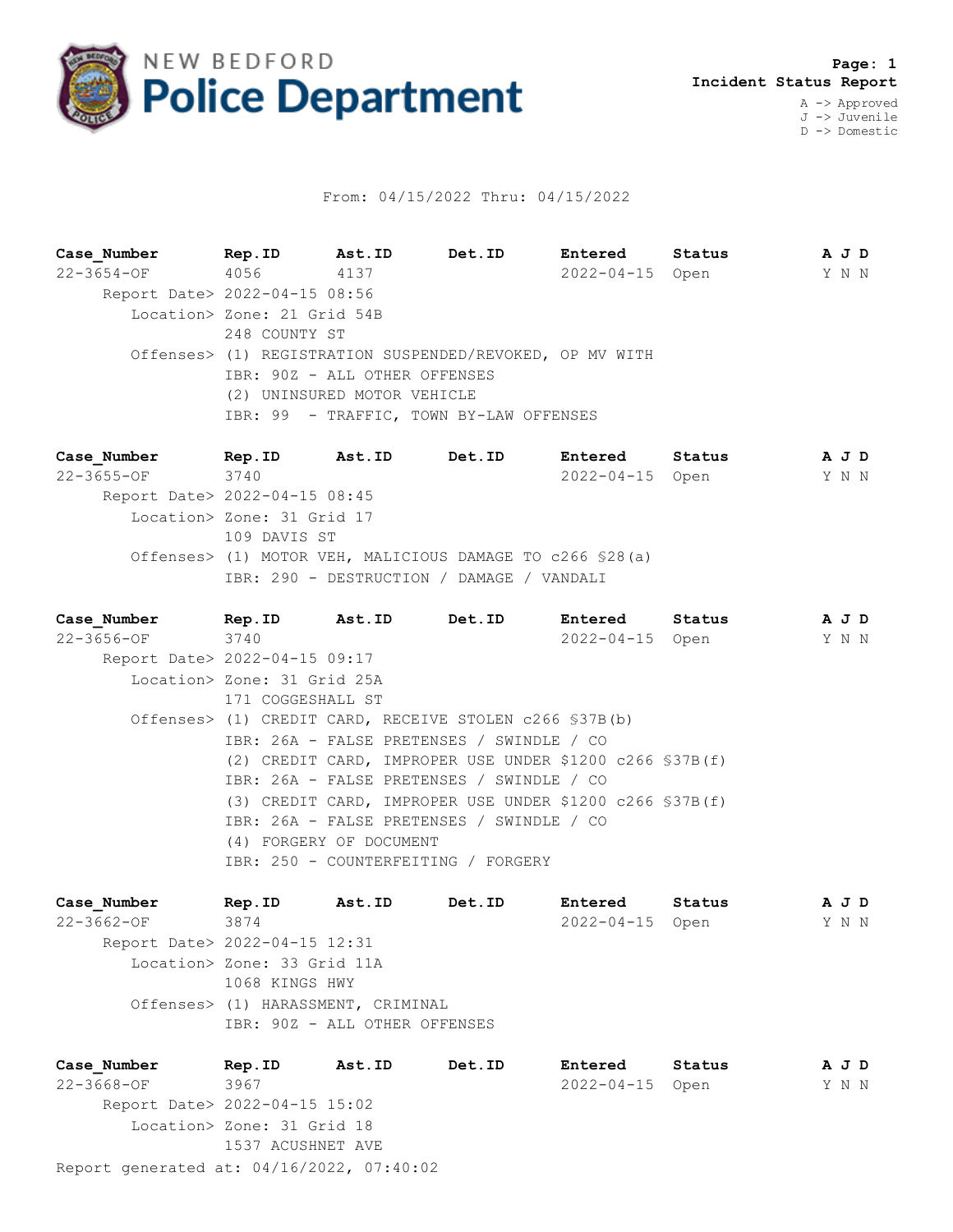

 **Page: 2 Incident Status Report**

A -> Approved J -> Juvenile D -> Domestic

 Offenses> (1) CITY ORDINANCE (ELECTRONIC SUBMISSION COURT CODE) IBR: 99 - TRAFFIC, TOWN BY-LAW OFFENSES

**Case\_Number Rep.ID Ast.ID Det.ID Entered Status A J D** 22-3670-OF 4078 2022-04-15 Open Y N N Report Date> 2022-04-15 15:57 Location> Zone: 22 Grid 55C 184 WASHINGTON ST Offenses> (1) B&E VEHICLE/BOAT NIGHTTIME FOR FELONY IBR: 90Z - ALL OTHER OFFENSES

**Case\_Number Rep.ID Ast.ID Det.ID Entered Status A J D** 22-3671-OF 4029 2022-04-15 Open Y N N Report Date> 2022-04-15 16:23 Location> Zone: 33 Grid 14 176 RIVER RD Offenses> (1) OUI--DRUGS IBR: 90D - DRIVING UNDER THE INFLUENCE

**Case\_Number Rep.ID Ast.ID Det.ID Entered Status A J D** 22-3674-OF 3970 2022-04-15 Open Y N N Report Date> 2022-04-15 16:49 Location> Zone: 13 Grid 43A 431 MILL ST Offenses> (1) MOTOR VEH, LARCENY OF IBR: 90Z - ALL OTHER OFFENSES

**Case\_Number Rep.ID Ast.ID Det.ID Entered Status A J D** 22-3675-OF 3972 2022-04-15 Open Y N N Report Date> 2022-04-15 17:23 Location> Zone: 13 Grid 30B 110 ALVA ST Offenses> (1) IDENTITY FRAUD IBR: 26C - IMPERSONATION

**Case\_Number Rep.ID Ast.ID Det.ID Entered Status A J D** 22-3678-OF 3970 2022-04-15 Open Y N N Report Date> 2022-04-15 18:00 Location> Zone: 14 Grid 36 74 HILLMAN ST Offenses> (1) HARASSMENT, CRIMINAL IBR: 90Z - ALL OTHER OFFENSES

**Case\_Number Rep.ID Ast.ID Det.ID Entered Status A J D** 22-3682-OF 4040 2022-04-15 Open Y N N Report Date> 2022-04-15 19:16 Location> Zone: 32 Grid 20B 60 NAUSET ST Offenses> (1) LICENSE SUSPENDED OR REVOKED, OP MV WITH